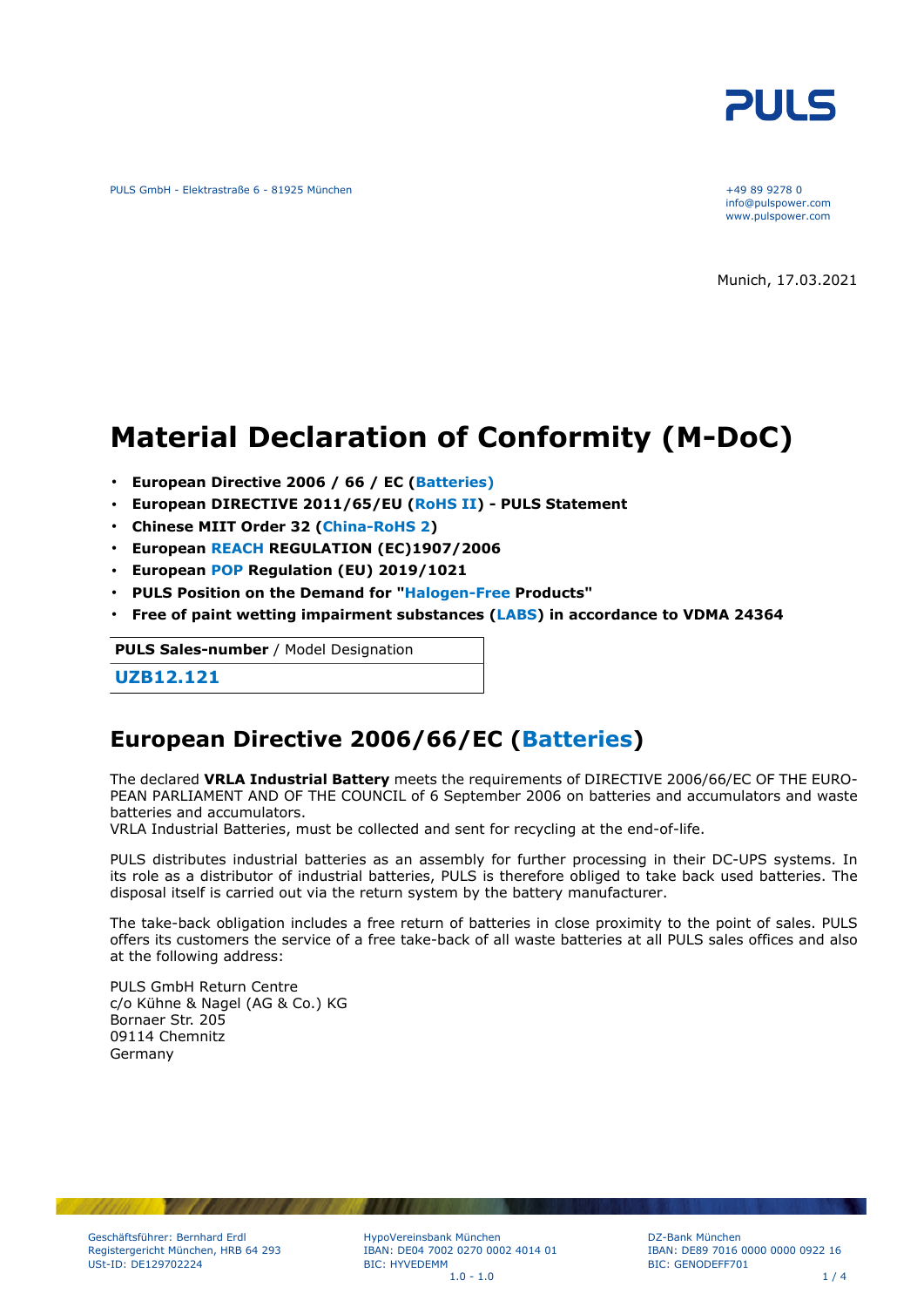

### **European Directive 2011/65/EU (RoHS II) - PULS Statement**

The declared VRLA Industrial Battery do not fall under the scope of DIRECTIVE 2011/65/EU OF THE EURO-PEAN PARLIAMENT AND OF THE COUNCIL of 8 June 2011 on the restriction of the use of certain hazardous substances in electrical and electronic equipment.

#### **Paragraph (Recital) 14 of above Directive states:**

"This Directive should apply without prejudice to Union legislation on safety and health requirements and specific waste management legislation, in particular Directive 2006/66/EC of the European Parliament and of the Council of 6 September 2006 on batteries and accumulators and waste batteries and accumulators and Regulation (EC) No. 850/2004."

#### **Paragraph (Recital) 29 of Directive 2006/66/EC of the European Parliament and of the Council of 6 September 2006 on batteries and accumulators and waste batteries and accumulators stated:** "Directive 2002/95/EC of the European Parliament and of the Council of 27 January 2003 on the restriction of the use of certain hazardous substances in electrical and electronic equipment does not apply to batteries and accumulators used in electrical and electronic equipment."

# **Chinese MIIT Order 32 (China-RoHS 2)**

The declared **VRLA Industrial Battery** meets the Measures for Restriction of the Use of Hazardous Substances in Electrical & Electronic Products Order No. 32 (China-RoHS II) of the Chinese Ministry of Industry and Information Technology (MIIT).

Hazardous Substance Control Table in compliance with Chinese SJ/T11364-2014 for the declared device.

|                                                                                                                                                                                                                                                                                                                          | 有毒有害物质或元素<br><b>Toxic or hazardous Substances and Elements</b> |                      |                        |                                            |                                                |                                                        |  |
|--------------------------------------------------------------------------------------------------------------------------------------------------------------------------------------------------------------------------------------------------------------------------------------------------------------------------|----------------------------------------------------------------|----------------------|------------------------|--------------------------------------------|------------------------------------------------|--------------------------------------------------------|--|
| 部件名称<br><b>Part Name</b>                                                                                                                                                                                                                                                                                                 | 铅<br>Lead (Pb)                                                 | 汞<br>Mercury<br>(Hg) | 镉<br>Cadmi-<br>um (Cd) | 六价铬<br>Hexavalent<br>Chromium<br>(Cr (VI)) | 多溴联苯<br>Polybrominat-<br>ed biphenyls<br>(PBB) | 多溴二苯醚<br>Polybrominat-<br>ed diphenyl<br>ethers (PBDE) |  |
| <b>Battery</b>                                                                                                                                                                                                                                                                                                           | X                                                              | O                    | Ω                      | O                                          | Ω                                              | Ω                                                      |  |
| O: 表示该有毒有害物质在该部件所有均质材料中的含量均在GB/T 26572规定的限量要求以下<br>O: Indicates the toxic or hazardous substance contained in all of the homogeneous materials for this<br>part is within the limit requirement in GB/T 26572.                                                                                                           |                                                                |                      |                        |                                            |                                                |                                                        |  |
| X: 表示该有毒有害物质至少在该部件的某一均质材料中的含量超出GB/T_26572规定的限量要求。 X: Indicates the<br>toxic or hazardous substance contained in at least one of the homogeneous<br>materials used for this part is outside the limit requirement in GB/T 26572                                                                                           |                                                                |                      |                        |                                            |                                                |                                                        |  |
| 环保期限(EFUP )的产品及其部件是每个列出的符号,除非另有标明。使用期限只适用于产品在产品手册中规定的条<br>件下工作<br>The Environmentally Friendly Period (EFUP) for the product and its parts are per the symbol listed, un-<br>less otherwise marked. The Period of use is valid only when the product is operated within the<br>conditions defined in the product manual. |                                                                |                      |                        |                                            |                                                |                                                        |  |

The EFUP of the declared battery is at least 6 years. The battery is marked with following EFUP symbol:

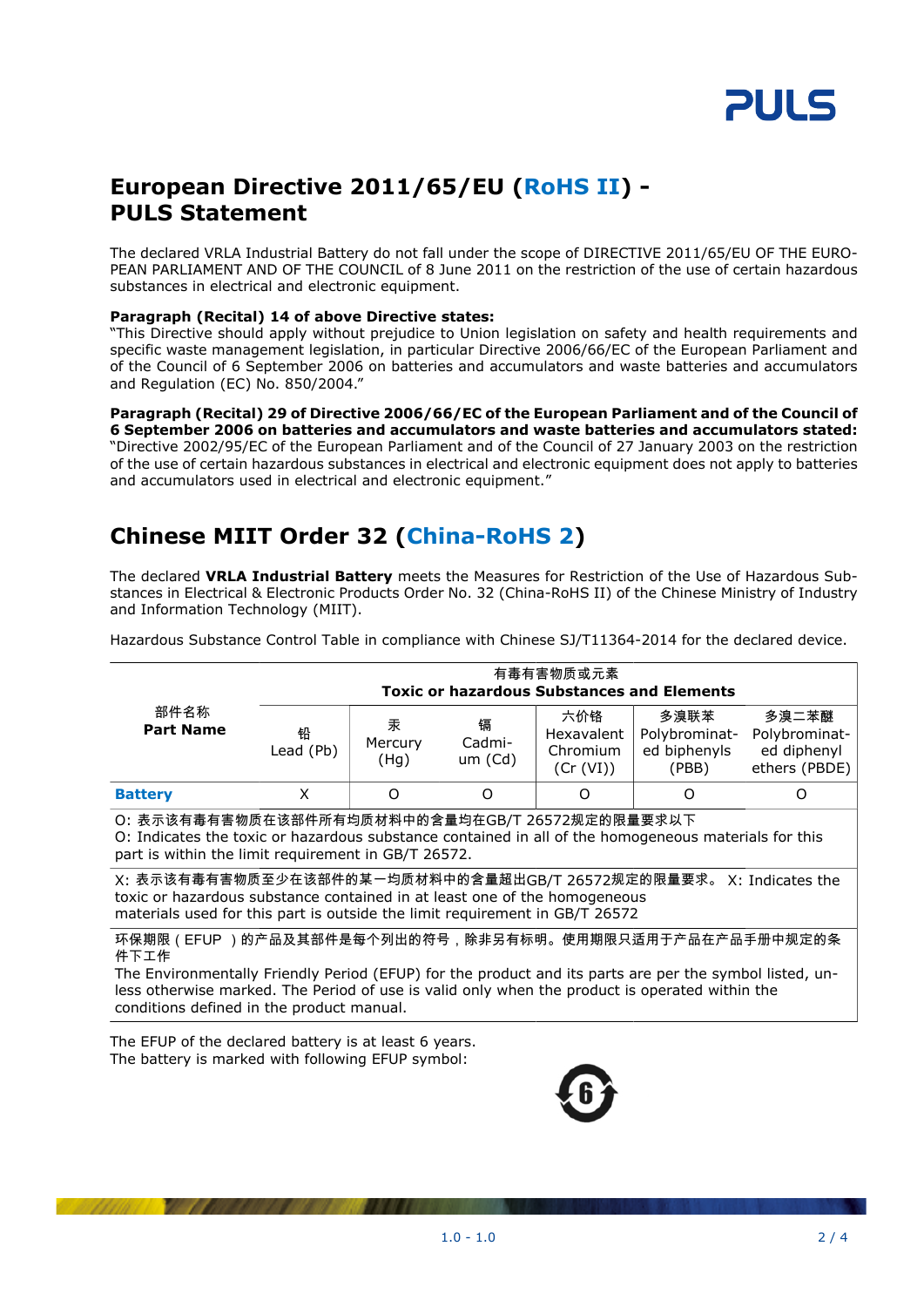

# **European REACH Regulation (EC) 1907/2006**

As a manufacturer of electronic power supplies, PULS GmbH is a "downstream user" with regards to the Regulation for the Registration, Evaluation, Authorisation and Restriction of Chemicals (REACH). Therefore, PULS is providing information only on non-chemical articles (products). In principle, PULS GmbH is not subject to any obligation to register or to compile material safety data sheets.

PULS hereby confirms that its **VRLA Industrial Built-in Batteries** used in PULS DC-UPS or Battery Modules comply with the legal obligations regarding Article 33 and the restrictions outlined in Annex XVII of the European REACH Regulation 1907/2006 which came into force on 01.06.2007.

PULS and its suppliers will continuously review the actual ECHA "Candidate List" for additions and updates and act accordingly in compliance with REACH regulations. The actual candidate list is provided on the European Chemicals Agency website at:

<https://echa.europa.eu/candidate-list-table>

The information requirement of REACH Article 33 is met by considering the ECJ-Judgment (Case C-106/14) for calculating the SVHC content in articles.

The SVHC weight calculation is done in recommendation according to the - ECHA Guidance on requirements for substances in articles.

Within PULS supply chain the company received the following REACH Article 33 information that the declared VRLA Industrial Battery contain component(s) with the following SVHC (Article 59) listed substances >0.1% by weight.

| <b>Article Group</b> | SVHC listed substances $> 0.1$ % by weight / EC / CAS |  |
|----------------------|-------------------------------------------------------|--|
| Battery              | Lead (about between 60-70%) / 231-100-4 / 7439-92-1   |  |
| <b>SCIP-ID</b>       | 7139d832-90fe-43fc-8da3-5e4f126c876d                  |  |

MSDS (Material Safety Data Sheets) see the [Downloads area](https://www.pulspower.com/support/downloads/product-specific-documents/) on our website.

Note: The technical documentation as proof of compliance with the applicable REACH Regulation 1907/2006 is given in accordance with *EN IEC 63000:2018 (Technical documentation for the assessment of electrical and electronic products with respect to the restriction of hazardous substances).*

## **European POP Regulation (EU) 2019/1021**

PULS confirms the Regulation (EU) 2019/1021 of the European Parliament and of the Council of 20 June 2019 on persistent organic pollutants (POP).

For the declared **VRLA Industrial Built-in Battery** there is to-date no evidence within our supply chain that:

- our products contain articles with prohibited substances from Annex I of POP regulation.
- there is any use of exemption from control measures acc. Article 4 (see additionally Annex I) of POP regulation.

Note: The technical documentation as proof of compliance with the applicable POP Regulation (EU) 2019/1021 is given in accordance with *EN IEC 63000:2018 (Technical documentation for the assessment of electrical and electronic products with respect to the restriction of hazardous substances).*